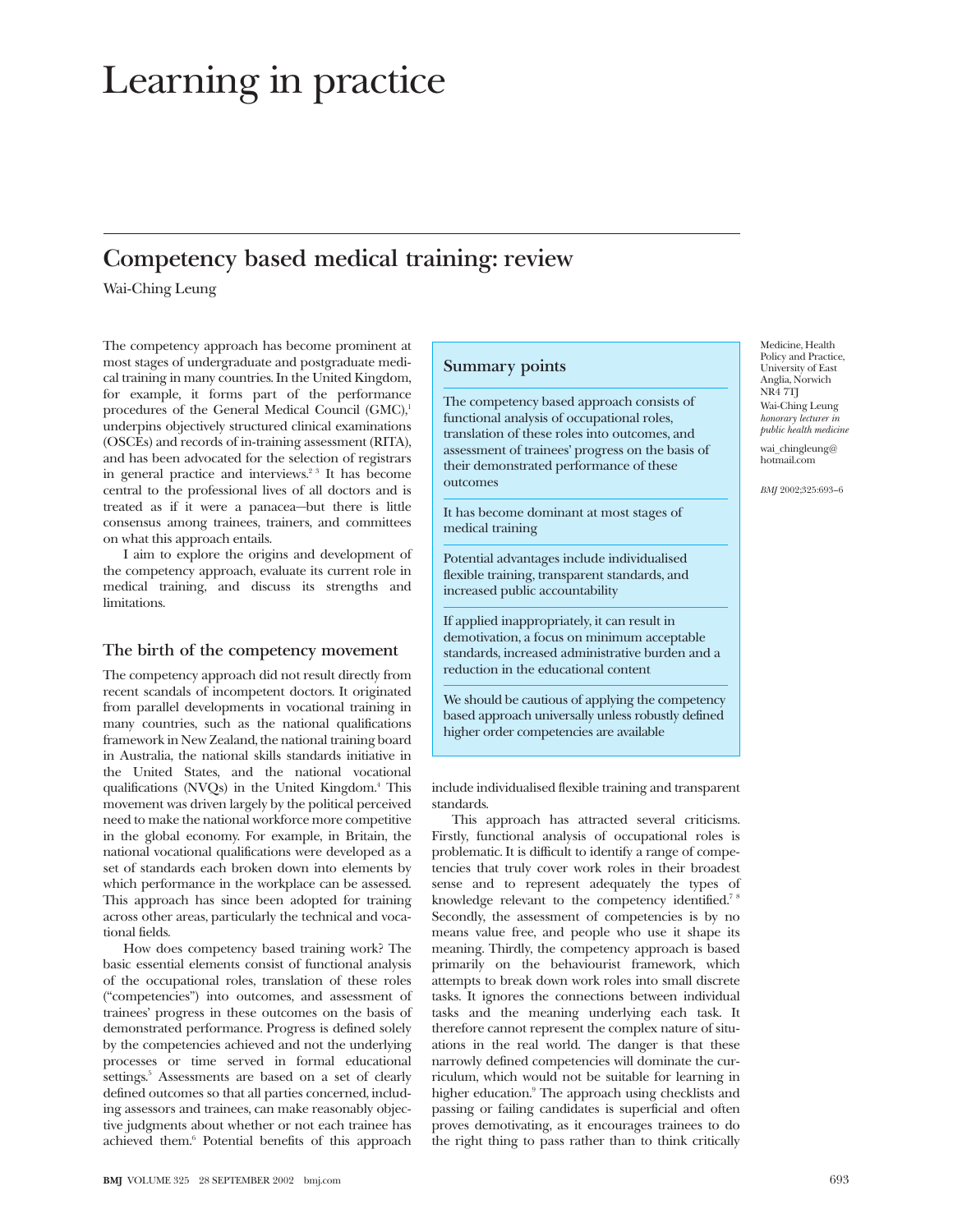and excel. The parties concerned—trainees, employers, professional bodies, and the government—may have different views about which aspect of the occupation is regarded as the most important.<sup>10</sup> The process of developing competencies is at least partly political because it allows the government to influence what are included as important competencies and to allocate resources based on outcomes of performance.11 12 A recent review of published evaluative studies of competency based training found an increase in administrative burden but no convincing beneficial effects on motivating students, work performance, or relevance to the needs of industry.<sup>11</sup>

#### **The rise of "holistic" varieties**

As this behaviourist approach to learning would be even less appropriate for professions requiring complex skills, a range of broader competency approaches flourished. In 1991, the general national vocational qualifications, which include core skills such as numeracy, communication, and problem solving, were developed to supplement the NVQ framework, although doubts exist about whether such generic skills transferable to all context actually exist.<sup>9</sup> An integrated approach acknowledges competency as a complex combination of knowledge, attitudes, skills, and personal values.13 A holistic approach takes into account the cultural and social context in assessing competence and focuses on how personal attributes are used to achieve outcomes in real life scenarios.14 A competency of a higher order—meta-competency—has been used to describe the general ability to learn and apply competencies effectively in many different aspects of a person's activities.15 These approaches attempt to make the competency based model less reductionist in nature.

#### **Current scene in medical training**

Traditionally, the framework of medical training was time based, and students were assessed periodically to determine their grades. Equal weight was given to both process and outcome of learning. Emphasis was given to the understanding of basic concepts and principles, and skills were evaluated globally. Recently, competency based approaches have gradually taken over. Although the behaviourist approach may occasionally be used for training in areas where rigid protocols exist, such as the advanced life support course, holistic varieties of the competency based approach are used more widely. In Australia, criterion referenced procedures to set standards have been used to define and measure competency for the graduate entry medical programme.16 In the United Kingdom, the Royal College of General Practitioners distinguishes between clinical competence (what doctors can do) and clinical performance (what doctors do do) and defines competencies as a combination of knowledge, skills, and attitudes which, when applied to a particular situation, lead to a given outcome. Competency based medical training is usually developed in four steps: determine what the appropriate competencies are, devise training programmes, devise appropriate assessment methods, and set minimum pass standards.



Competency based medical training is prominent in undergraduate medical education

Appropriate competencies can be determined in several ways, such as the GMC's *Good Medical Practice* for its performance procedures, postal questionnaire surveys of examiners and the committee of trainee members for the part 2 of the examination for membership of the Faculty of Public Health Medicine.17 Competencies for general practitioners have been defined by using triangulation of results from focus groups with general practitioners, behavioural coding of general practitioners' consultations with patients, and interviews with patients.18 There is little evidence, however, that addressing each of these competencies separately is a more effective form of training and assessments than the traditional global approach.

Based on the competency approach, the objective structured clinical examination using checklists and standardised patients was initially thought to be more reliable and objective and gradually replaced the traditional long case. A recent review has found, however, that, for equal testing time, it is slightly less reliable than the long case.<sup>19</sup> Several possible reasons for this surprising finding were given: standardisation of what happens within a case does not eliminate the variability of performance across clinical problems, and the use of ratings in long cases may achieve higher reliability than checklists. Perhaps another reason is that checklists including attributes such as attitudes and personal values may achieve lower reliability than behavioural outcomes. If this were the case, the exclusive focus on outputs that is often perceived to be the key advantage of the competency based approach does not necessarily result in objective and reliable assessments. In their summary assessments, general practice registrars need to submit a video of seven consultations to demonstrate each prescribed competency at least four times. Some candidates find such an exercise exceedingly time consuming and think that it might hinder other educational opportunities and enjoyment of general practice.<sup>20</sup>

Leading royal colleges set criterion referenced minimum pass standards by a panel agreeing on the probable scores of borderline candidates for both the written examinations and the objective structured clinical examination.<sup>21 22</sup> Although these procedures can be used to set standards for excellence, they currently tend to focus on the minimum acceptable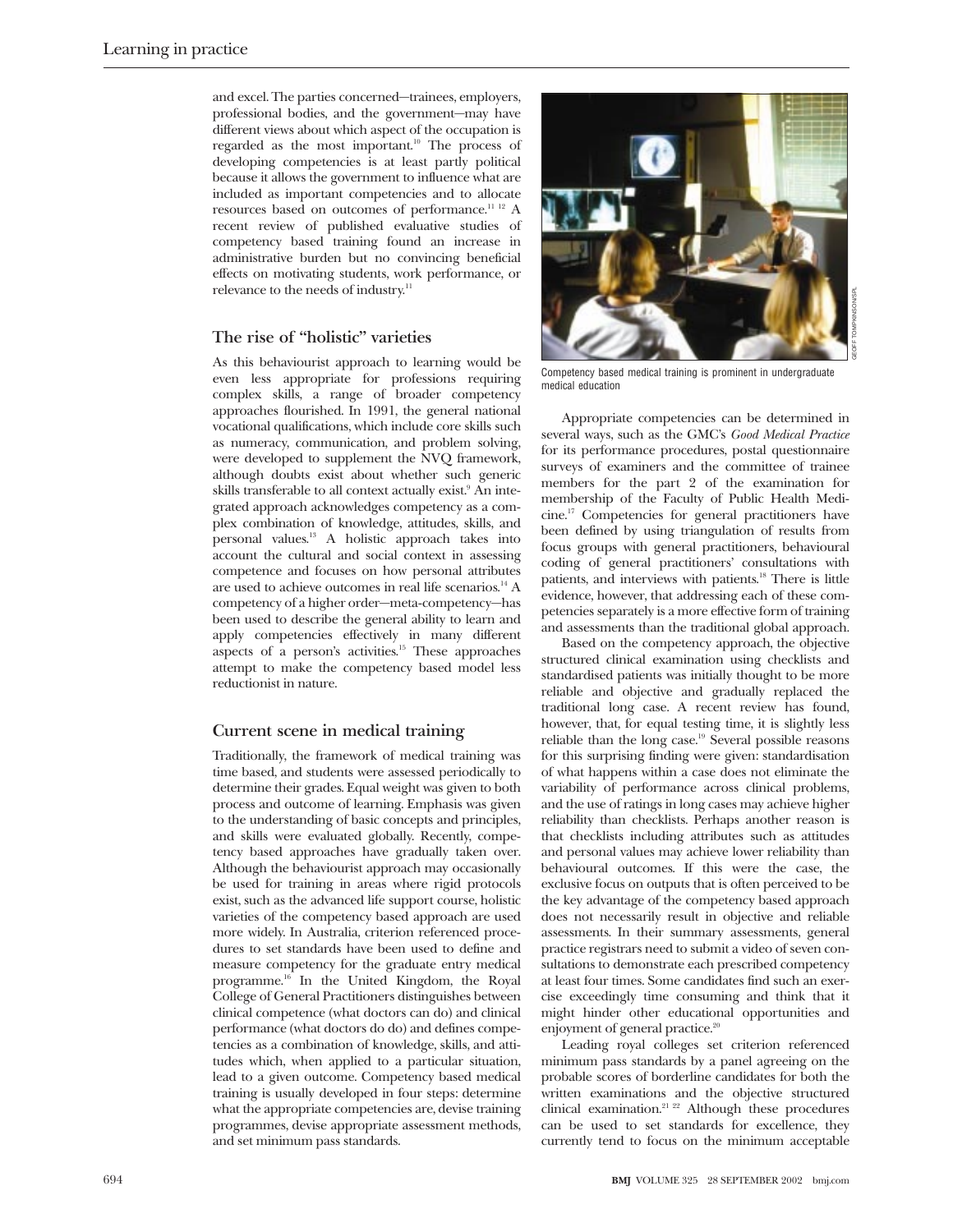standards. In other examinations and assessments, the pass standards may be more arbitrary.

Other issues are important. Firstly, a key advantage of the competency approach is its focus on competencies achieved rather than time served, so that trainees can progress at their own pace. But the training period for undergraduate and postgraduate medical training is currently fixed. Secondly, the competency approach ignores the learning process, although the process is important for lifelong learning. Thirdly, with the focus of the competency approach on skills and attitudes rather than a solid understanding of the basic concepts and principles, the risk is that "medical education" may give way to "medical training."

#### **An evaluation**

Compared with the traditional approach, the competency based approach potentially leads to individualised flexible training, transparent standards, and increased public accountability. If applied inappropriately, it can also result in demotivation, focus on minimum acceptable standards, increased administrative burden, and a reduction in the educational content. Higher order competencies need to be defined and developed more robustly. We should be cautious of adopting the competency based approach universally across stages of medical training for which well defined and validated competencies are unavailable. After all, it is just one of many potentially useful approaches that may have a role at various stages of the educational progress.

Contributors: WCL is the sole author and guarantor of the paper.

Competing interests: None declared.

1 Southgate L, Campbell M, Cox J, Foulkes J, Jolly B, McCrorie P, et al. The General Medical Council's performance procedures: the development and implementation of tests of competence with examples from general practice. *Med Educ* 2001;35 (suppl 1):20-8.

- 2 Patterson F, Lane O, Ferguson E, Norfolk T. Competency based selection system for general practitioner registrars. *BMJ* 2001;323 (suppl):S2. http://bmj.com/cgi/content/full/323/7311/S2-7311 (accessed 28 Jun 202).
- 3 Wood LEP, O'Donnell E. Assessment of competence and performance at interview. *BMJ* 2000;320 (suppl):S2. http://bmj.com/cgi/content/full/ 320/7231/S2-7231 (accessed 28 Jun 2002).
- 4 Department of Education. *Working together: education and training*. London: HMSO, 1986. 5 Grant G. *On competence: a critical analysis of competence-based reforms in*
- *higher education*. San Francisco: Jossey-Bass, 1975. 6 Wolf A. *Competence-based assessment*. Buckingham: Open University Press,
- 1995. 7 Mansfield B. Competence and standards. In: Burke JW, ed. *Competency*
- *based education and training*. Lewes: Falmer Press, 1989. 8 Mitchell L, Wolf A. Understanding the place of knowledge and
- understanding in a competence based approach. In: Fennel E, ed. *Development of assemble standards for national certification*. Sheffield: Employment Department, 1991:25-9.
- 9 Hyland T. *Competence, education and NVQs: dissenting perspectives*. London: Cassell, 1994.
- 10 Marshall K. NVQs: An assessment of the "outcomes" approach in education and training. *J Further Higher Educ* 1991;15:56-64.
- 11 Bates I. The competence and outcomes movement. In: Flude M, Sieminski S, eds. *Education, training and the future of work II*. London: Routledge, 1999:98-123.
- 12 Leung WC. Managers and professionals: competing ideologies. *BMJ* 2000;321 (suppl):S2. http://bmj.com/cgi/content/full/321/7266/S2- 7266 (accessed 28 Jun 2002).
- 13 Gonczi A. Future directions for vocational education in Australian secondary schools. *Austral N Z J Vocational Educ Res* 1997;5:77-108.
- 14 Toohey S, Ryan G, Mclean J, Hughes C. Assessing competency-based education and training. *Austral N Z J Vocational Educ Res* 1995;3:86-117.
- 15 Fleming D. The concept of meta-competence. *Competence Assessment* 1993;22:6-9. 16 Searle J. Defining competency—the role of standard setting. *Med Educ*
- 2000;34:363-6. 17 Kisely SR, Donnan SP. Competencies for part 2 of the examination for
- membership of the Faculty of Public Health Medicine. *J Public Health Med* 1997;19:11-7.
- 18 Patterson F, Ferguson E, Lane P, Farrell K, Martlew J, Wells A. A competency model for general practice: implications for selection, training, and development. *Br J Gen Pract* 2000;50:188-93.
- 19 Norman G. The long case versus objective structured examinations. *BMJ* 2002;324:748-9.
- 20 Bahrami J. The lost video. *BMJ* 2001;323:581.
- 21 Angoff WH. Scales, norms and equivalent scores. In: Thorndike RL, ed. *Educational measurement*. Washington DC: American Council on Education, 1971.
- 22 Rothman AI, Cohen R. A comparison of empirically—and rationally defined standards for clinical skills checklists. *Acad Med* 1996:71 (suppl):S1-3.

*(Accepted 23 May 2002)*

### **Commentary: The baby is thrown out with the bathwater**

#### Vin Diwakar

Controversy over the competency based approach to professional education centres on a lack of consensus over what the term means.<sup>1</sup>

Leung casts doubt on the value of the competency based approach. He takes a narrow view, dismissing work which develops the concept to reflect the complexity of professional practice. Leung ignores evidence and consensus that knowledge driven traditional models of professional training fail to meet the demands of daily practice.<sup>23</sup>

"Competency" describes what a doctor should be capable of doing, and Leung is correct that education focused entirely on narrow definitions of competencies has limitations for professionals. Reflective practice is ignored by reducing professional practice to an exhaustive list of competencies.<sup>4</sup>

Both traditional medical teaching and the reductionist approach to competence assume that medical education is only about teaching doctors to solve predictable problems. Professional practice requires an education which recognises that patients are treated as individuals. Clinical problems are personal and unique. To solve them, we make informed, but ultimately value based, judgments that are founded on intelligent reflection on previous experience (expertise).

Analysis of the ability of professionals to choose, develop, and adapt abilities for different situations bridges the gap between traditional or reductionist approaches and the realities of practice. Leung dismisses a significant body of work on assessment of these "higher order competencies" or "metacompetencies."

The Education

vinod.diwakar@ bhamchildrens. wmids.nhs.uk